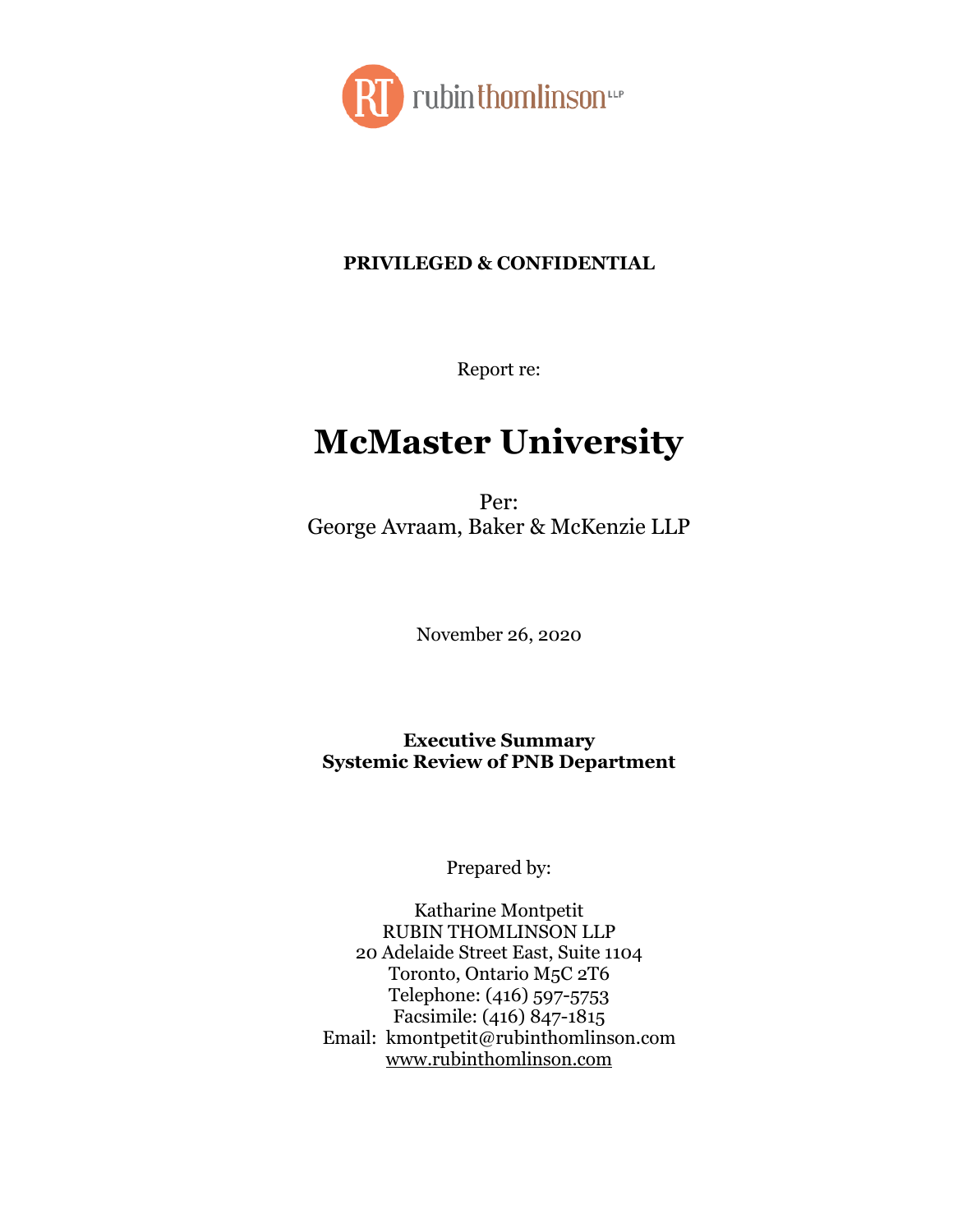

## **Table of Contents**

| 1. |  |                                                                   |  |
|----|--|-------------------------------------------------------------------|--|
| 2. |  |                                                                   |  |
| 3. |  |                                                                   |  |
| 4. |  |                                                                   |  |
|    |  |                                                                   |  |
|    |  | b) Social events and the role of alcohol/other substances  4      |  |
|    |  | i.                                                                |  |
|    |  | ii.                                                               |  |
|    |  |                                                                   |  |
|    |  | i.                                                                |  |
|    |  |                                                                   |  |
|    |  |                                                                   |  |
| 5. |  |                                                                   |  |
|    |  |                                                                   |  |
|    |  | b) Limits and restrictions with respect to alcohol consumption at |  |
|    |  | c) Equity, Diversity and Inclusion ("EDI") expertise  11          |  |
|    |  |                                                                   |  |
|    |  |                                                                   |  |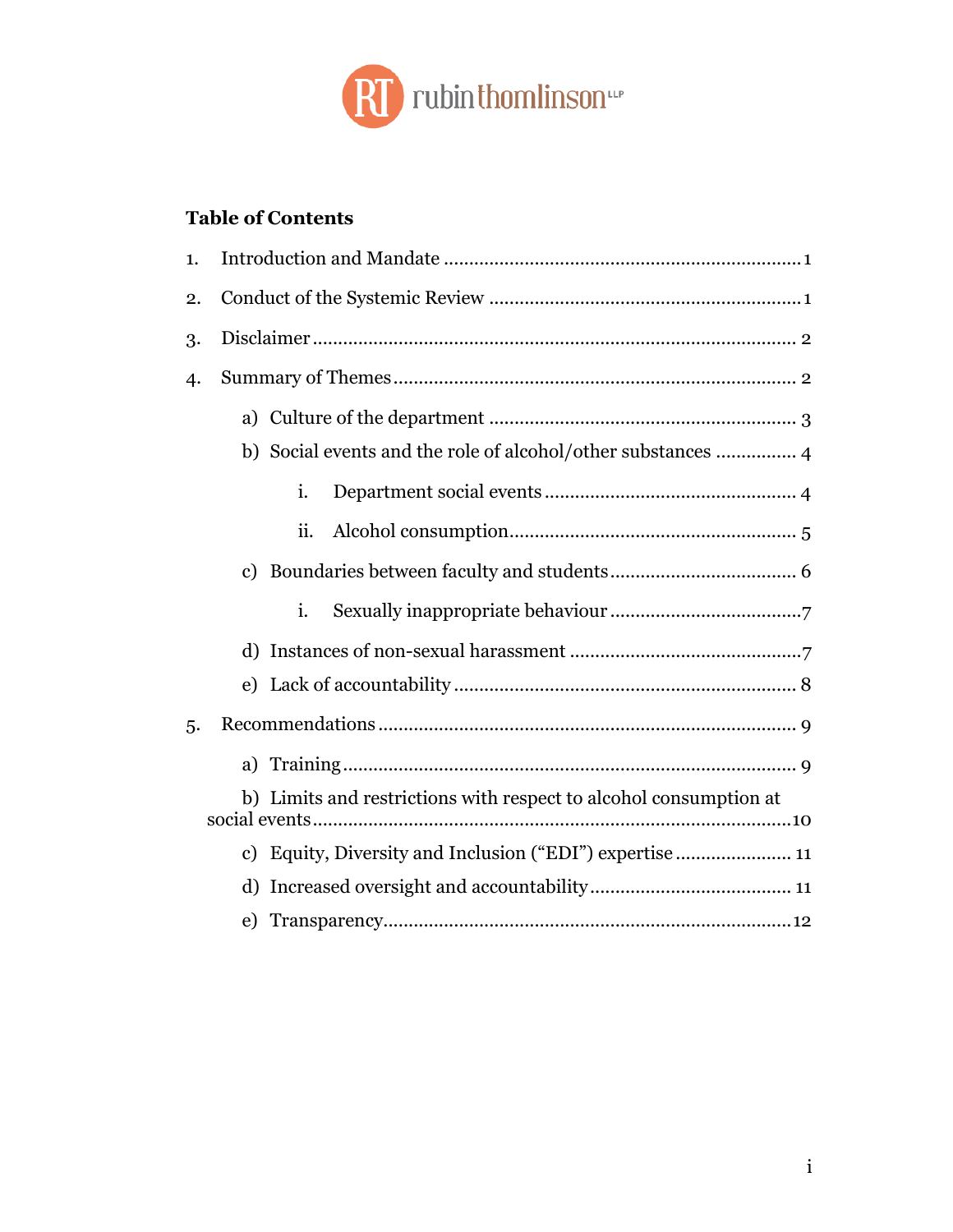

#### <span id="page-2-0"></span>*1. Introduction and Mandate*

On July 27, 2020, Rubin Thomlinson ("RT") was retained by McMaster University ("McMaster") to conduct a systemic review of the Psychology, Neuroscience and Behaviour ("PNB") department, further to serious allegations that had been made under McMaster's Sexual Violence Policy about several members of the department. Specifically, we were asked to determine whether there existed systemic or cultural issues within the PNB department.

#### <span id="page-2-1"></span>*2. Conduct of the Systemic Review*

In total, 262 individuals in the PNB department were invited to participate in the PNB systemic review, including faculty, clinical and adjunct/associate faculty, staff, graduate students, post-doctoral fellows, certain PNB undergraduates and certain PNB alumni.

Participation in the review was on a voluntary basis, and participants were invited to substantively participate in the systemic review in a number of ways: through a one-on-one interview with an RT representative; through a confidential online survey with the option to remain anonymous; or through both a confidential online survey and a one-on-one interview.

In total, 114 participants submitted complete responses to the survey, and 35 one-on-one interviews were conducted with participants.

Participants were advised of the anonymity and confidentiality limitations of the process, including that if they provided information to RT that suggested that anyone at McMaster was currently experiencing or had experienced behaviour which, if true, would amount to a breach of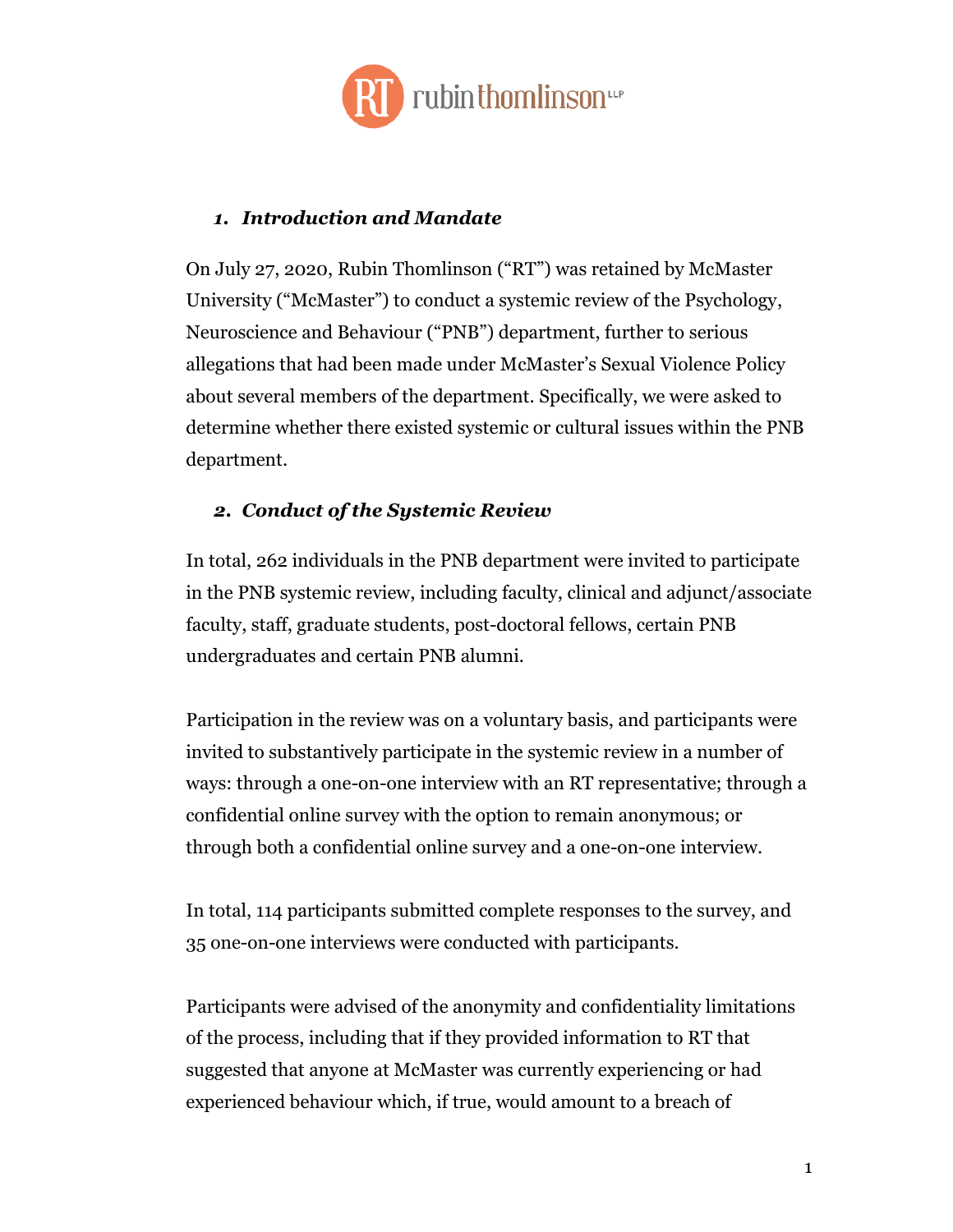

McMaster policy (including its Sexual Violence and Discrimination and Harassment Policies), RT was obligated to share that information with McMaster in order to allow McMaster to respond appropriately in a process separate from the systemic review, and that, in doing so, RT may be required to disclose their identity to McMaster.

#### <span id="page-3-0"></span>*3. Disclaimer*

The purpose of the systemic review was to hear about and report on general concerns identified by those who participated. We did not make any findings of fact within that process; and the information included in our report and summarized here represents the subjective experiences of the individuals who participated. In this report, we have also not attributed any information to a particular participant, nor have we presented participant experiences at a level of detail that might allow a particular individual to be identified as the source of the information.

#### <span id="page-3-1"></span>*4. Summary of Themes*

Based on the results of the survey and the interviews, we identified the following key themes in our review:

- a) The culture of the department generally
- b) Social events and the role of alcohol/other substances
- c) Boundaries between faculty and students
- d) Instances of non-sexual harassment
- e) Lack of accountability

To assist in presenting the information in a summary fashion, we have used the following ranges to denote the frequency of response: "one" (1 person),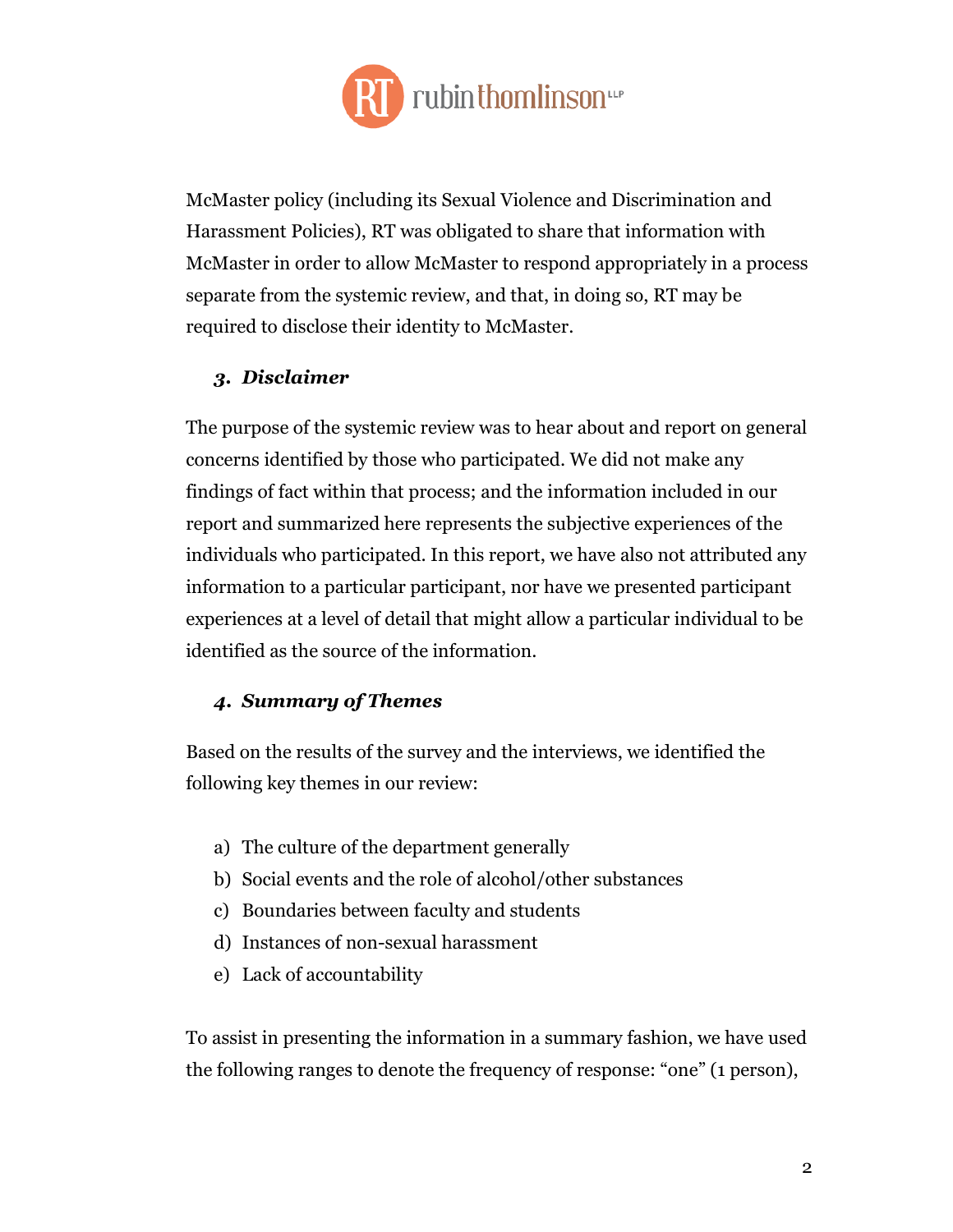

"some" (2-5 people), "several" (6-15 people), "many" (over 15 people). Where the number is significantly higher than 15 people, it is noted.

#### <span id="page-4-0"></span>**a) Culture of the department**

Many participants (more than 50) described the culture of the department in a positive way using one or more descriptors such as "friendly," "welcoming," "social," "collegial," "like a family," "collaborative," and "closeknit." As examples of this type of environment, many participants referenced the department's social events as opportunities to network, get to know their colleagues and break down the perceived barriers between faculty, staff, and students. Others mentioned how it is a department where everyone interacts with one another, where students can work with different labs, and drop in on professors for discussions about research. Several participants expressed that these attributes were unique to PNB and not often seen in other academic settings. Several participants also shared that they stayed in the department from their undergraduate studies through to their graduate studies because of this welcoming and supportive environment.

We also heard more negative or critical comments about the department. Several participants spoke of how the social aspect of the department led to a lack of boundaries between faculty and students. Some speculated that this may have contributed to an environment in which certain faculty had taken advantage of the lack of boundaries within the department to engage in sexually inappropriate behaviour with students. Several participants also spoke about a degree of complacency in the department, which may have led to a lack of accountability and "letting things slide." These two themes (boundaries and lack of accountability) will be discussed in further detail below.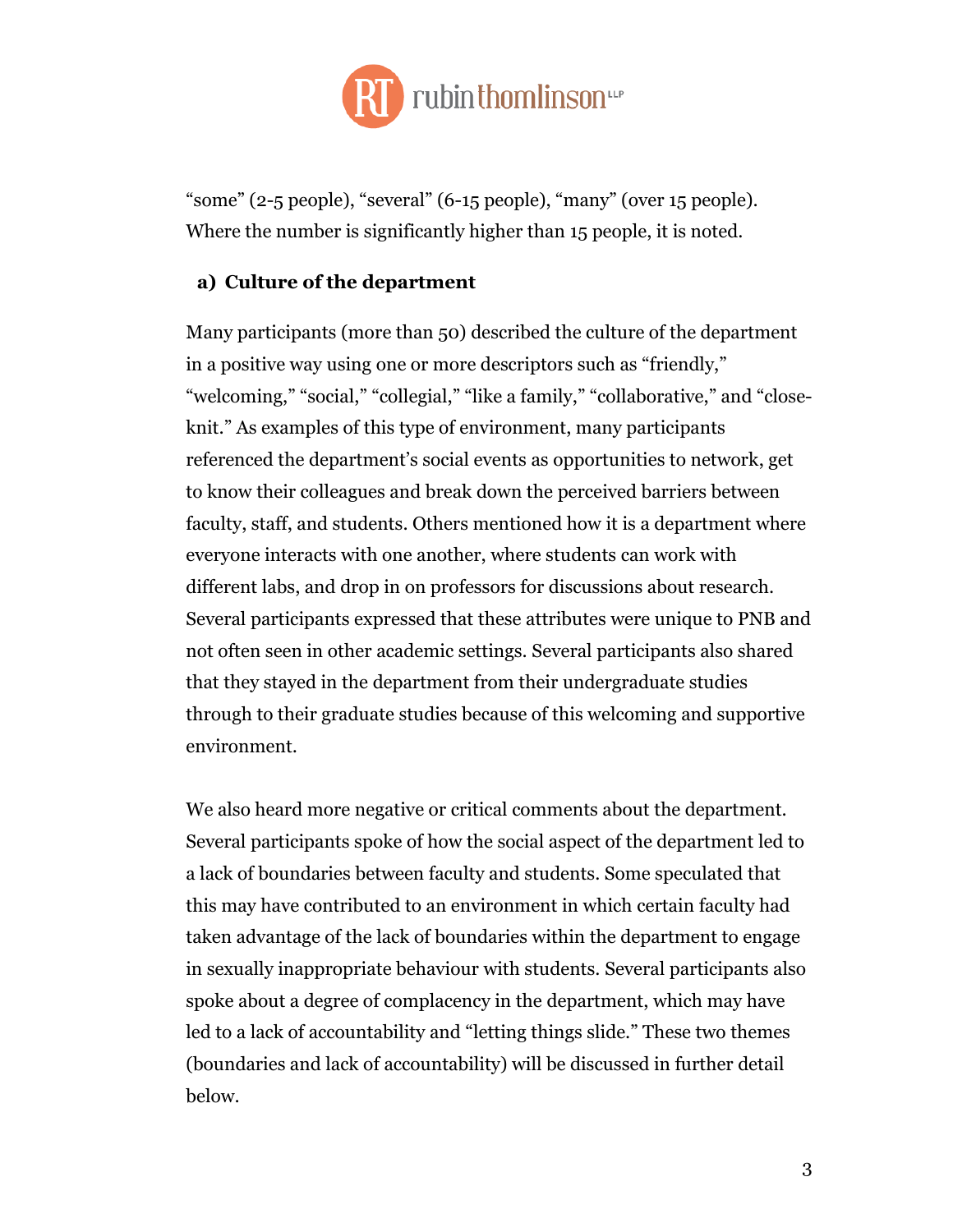

With respect to other more negative or critical comments about the department culture, we also heard the department being described as "insular" and "uninviting" and there being a divide between the clinical stream and the experimental research stream. Some participants also described the department as having a "boys' club mentality" that was noticeable in select faculty members. Several other participants also described the culture of the department as "toxic," "elitist," "cliquey," and "gossipy."

#### <span id="page-5-0"></span>**b) Social events and the role of alcohol/other substances**

#### <span id="page-5-1"></span>i. Department social events

As noted above, the PNB department was overwhelmingly described as being "social" and "friendly." We heard about a wide range of department social events, including Friday night socials in the department lounge, Wednesday "tea times," wine and cheese after Thursday night colloquia, graduate student welcome reception in September, wine and cheese event for undergraduates, recruitment weekend, the department holiday party, and intramural sports teams (for graduate students).

We also heard that the various labs in the department have their own informal events to celebrate special occasions, end-of-term, or to encourage team building. Some participants also described informal meetings between faculty and students taking place at the faculty club, restaurants or bars on campus or near the university, or at coffee shops.

We also heard about thesis defence parties, which were often hosted at the homes of faculty members, and we heard about faculty hosting other parties at their homes, including holiday parties.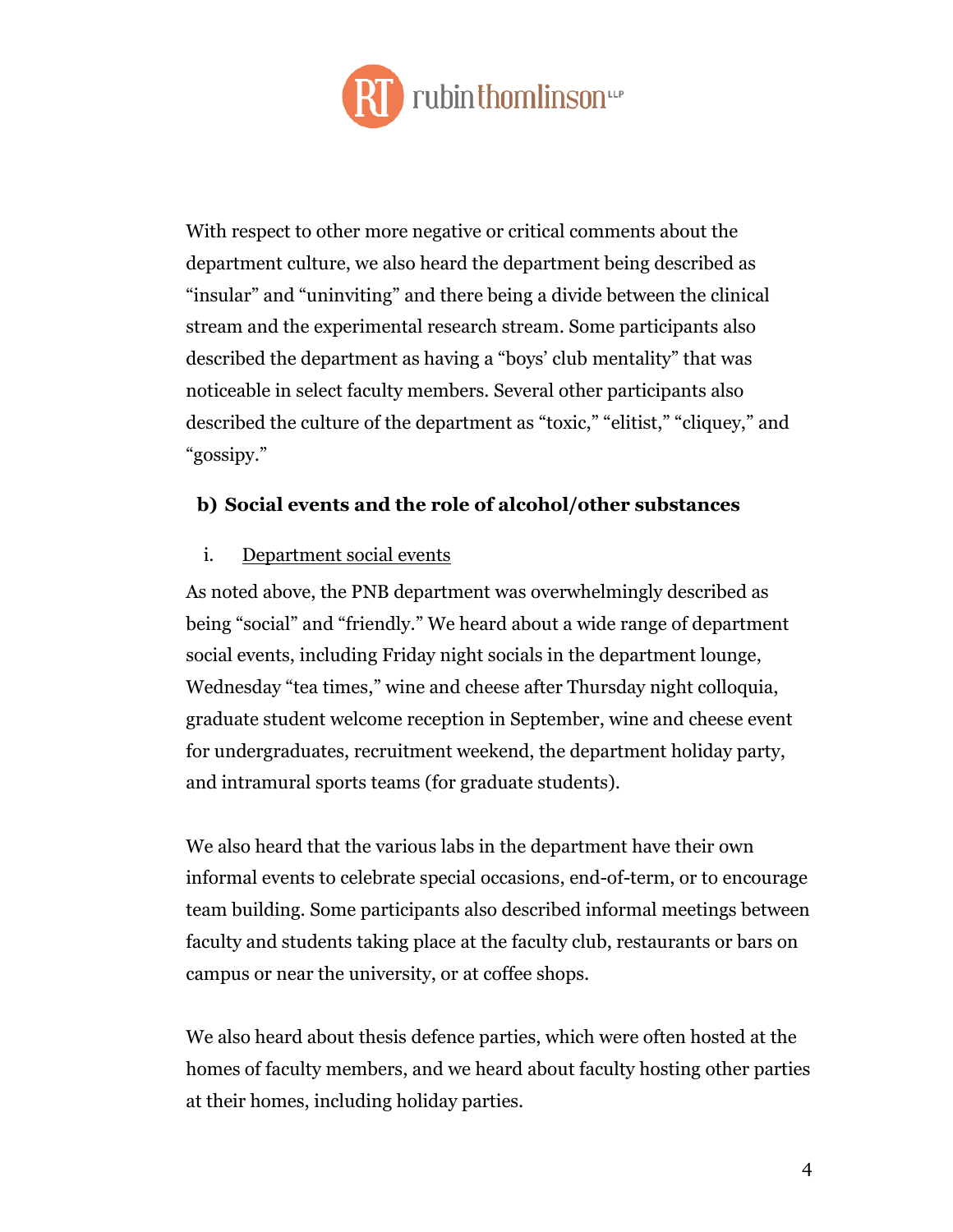

While not a department-sanctioned event, we also heard about the Lake Ontario Visionary Establishment ("LOVE") conference<sup>1</sup> that takes place in Niagara Falls every February, and how members of PNB's "cognition and perception" group regularly attended this event.

#### <span id="page-6-0"></span>ii. Alcohol consumption

 $\overline{a}$ 

Participants provided mixed responses regarding the extent to which they thought alcohol plays a role in the department culture.

Many participants (more than 45) stated that alcohol either played no role in the department culture or that the role it played (celebratory or to create a casual, relaxed environment) was not problematic. Several of these participants expressed that the survey was too focused on alcohol consumption. Some of these participants stated that alcohol should not be used as a "scapegoat" for other issues in the department, and they expressed a concern that the outcome of the systemic review would be to ban alcohol at social events.

On the other hand, we also heard from many participants (more than 30) who spoke of how integral alcohol is to the department's social events. Some of these participants spoke of how there is a culture of drinking within the department, and some said that the alcohol consumption in the department blurs the professional lines between faculty and students. We should note that of the participants who described alcohol as playing a role in the culture of the department, some of them expressed that they did not feel as though this was unique to PNB, and that such alcohol consumption

<sup>&</sup>lt;sup>1</sup> We understand from participants that this is a two-day conference where there is a social event called the "LOVE affair" on the first night.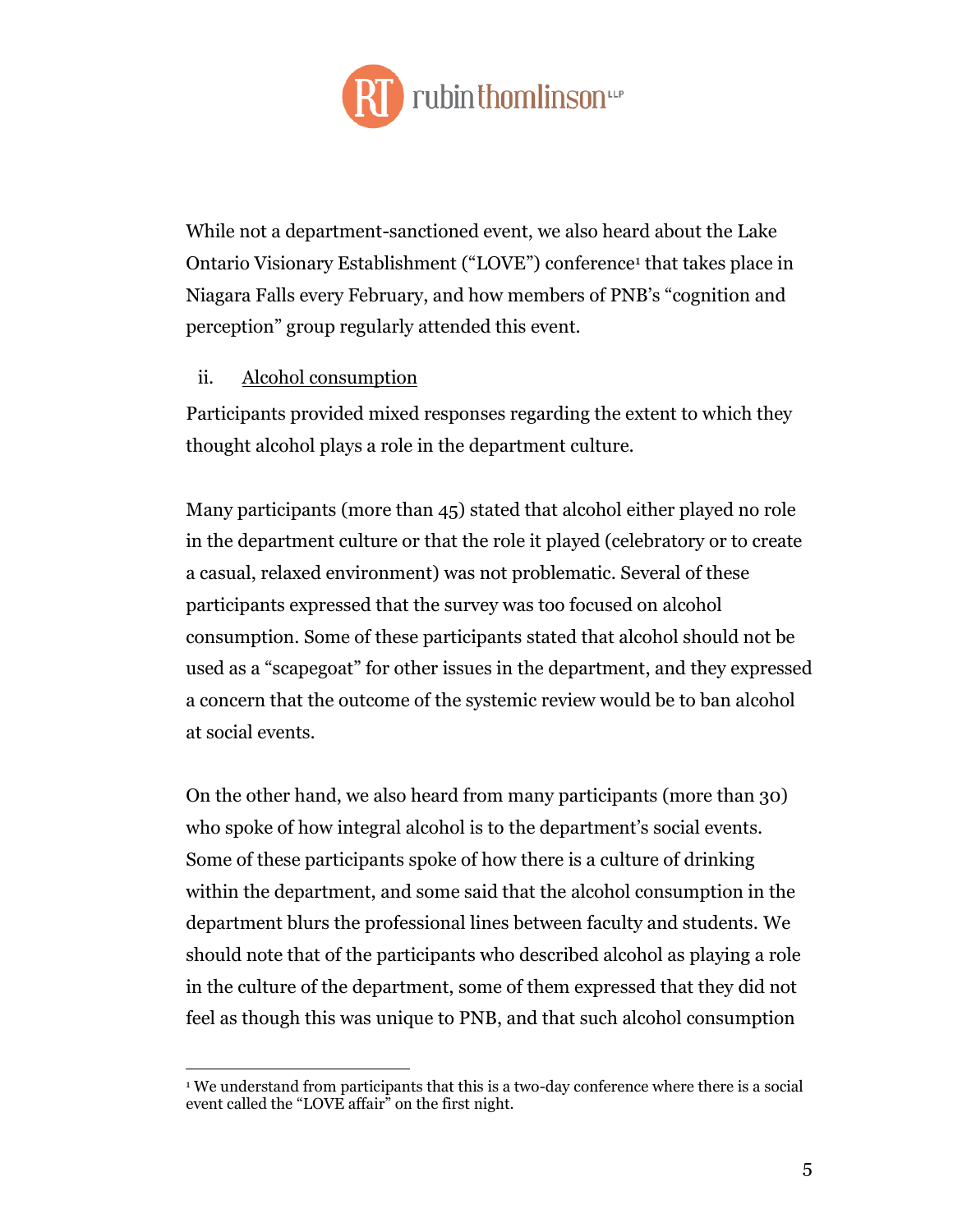

was "typical" for academic environments. We further note that the majority of the participants answered that they did not feel pressured to drink alcohol or partake in other intoxicants at these events, although several participants did reference feeling some degree of pressure to drink.

In terms of the amount of drinking that is taking place in the department and the level of intoxication that ensues, we heard reference to certain events being "boozier" than others. Participants described the annual department holiday party, parties at faculty members' homes, recruitment weekend, and the LOVE conference as events where more alcohol was consumed, and where people tended to become intoxicated, including at times some faculty members. We also heard about marijuana being consumed at these events.

#### <span id="page-7-0"></span>**c) Boundaries between faculty and students**

Several participants wondered whether there was a relationship between the social culture of the department and a resulting lack of boundaries between students and faculty. Some other participants commented that the lack of boundaries and the level of socializing that occur between students and faculty in the department is a "red flag" and leftover from a bygone era.

Some participants theorized that because of the very nature of the department – psychology – faculty members had a tendency to have more personal conversations with their students, which also resulted in a blurring of boundaries.

Some other participants (including both faculty and students) commented that they were aware of the potential boundary issues between faculty and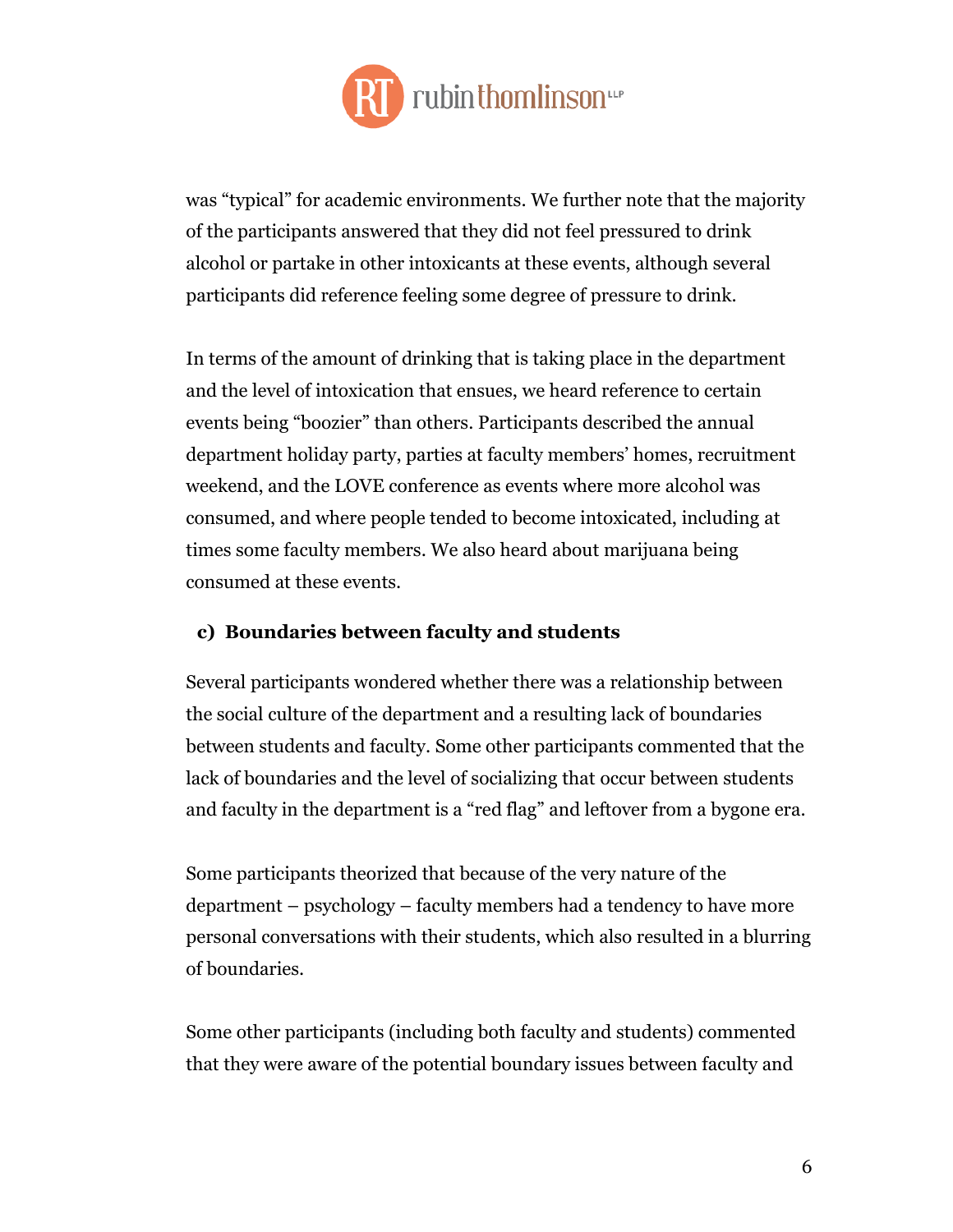

students, and therefore made concerted efforts not to socialize outside of school.

It should be noted that some participants highlighted the positive aspects of social interactions between faculty and students. As one participant put it, "I don't see the need for this clear delineation between graduate students and faculty. I think we can all be adults." Some other participants spoke of how they had built lasting friendships with their supervisors, due to the amount of time that they had worked together.

<span id="page-8-0"></span>i. Sexually inappropriate behaviour

Some participants felt that certain faculty had taken advantage of the lack of boundaries within the department to engage in sexually inappropriate behaviour with students. In our survey, we asked participants if they had ever heard of or witnessed behaviour that was concerning to them. Many participants (more than 25) described behaviour both in the surveys and interviews which, if true, could be characterized as sexual harassment. These behaviours included: male faculty making sexual advances or engaging in unwanted sexual attention towards female students; sexually inappropriate comments by faculty; inappropriate sexual behaviour between students; and sexual relationships between faculty and students. Some of the participants who shared these experiences described how they tried to have these concerns addressed, but felt continually dismissed by the department, and to a lesser extent, McMaster's Equity and Inclusion Office.

#### <span id="page-8-1"></span>**d) Instances of non-sexual harassment**

In addition to sexually inappropriate behaviours between faculty and students, we also heard about examples of behaviour that if true could be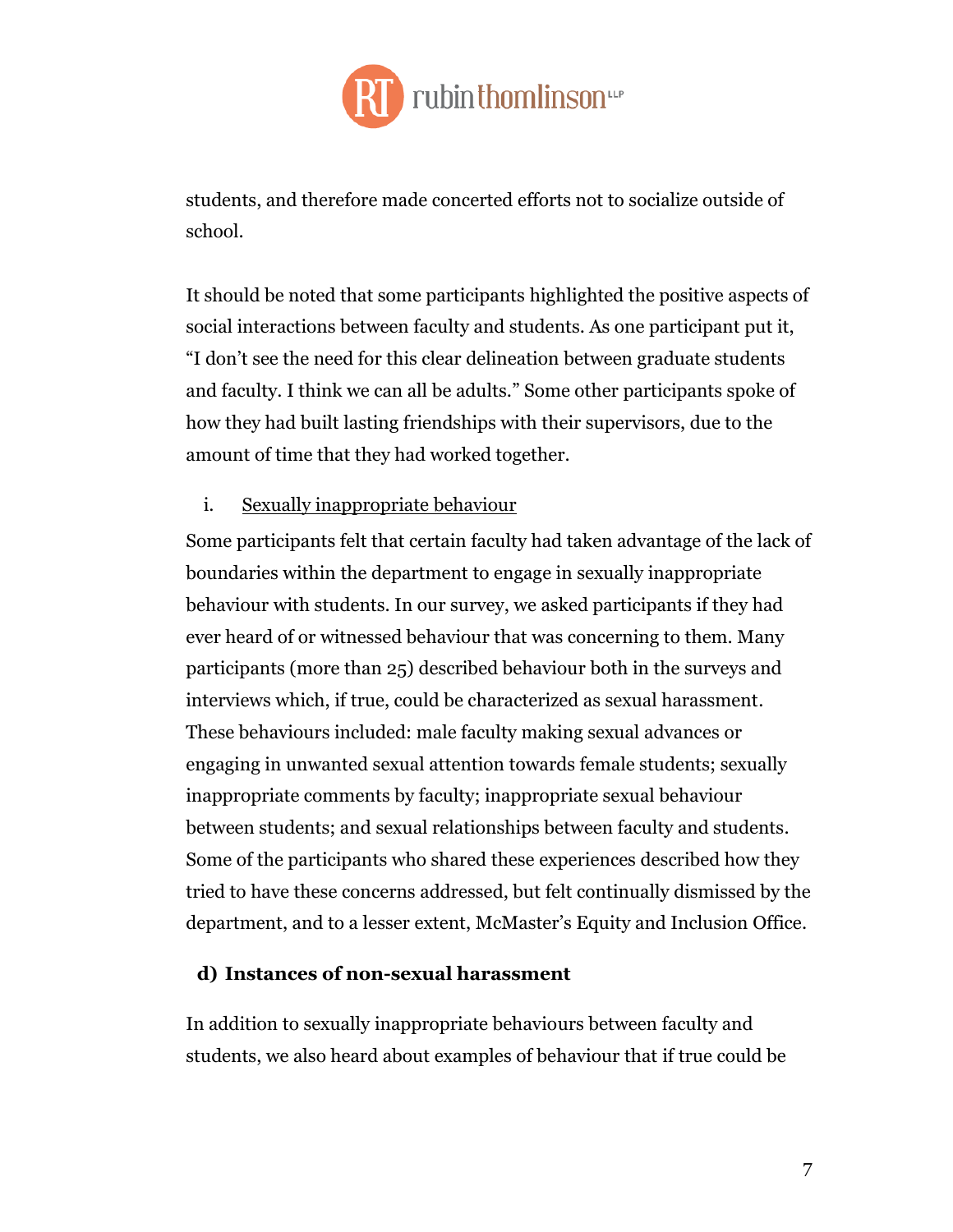

characterized as harassment under McMaster policy.<sup>2</sup> Several participants (more than 10) provided examples of this type of behaviour, including faculty adopting rude and condescending tones towards students, nitpicking, imposing unreasonable timelines and unclear expectations, and engaging in what one participant described as "an emotionally abusive pattern of supervision." Some of these students attributed these behaviours to the inherent power imbalance that exists in the faculty-student relationship. We again heard from the participants who shared with us these experiences that they were disappointed with how these issues were handled by the department.

#### <span id="page-9-0"></span>**e) Lack of accountability**

 $\overline{a}$ 

Many participants described being shocked by the allegations that have surfaced in the PNB department, both by the nature of the allegations and the number of people in the department being accused of sexual misconduct. They expressed that the allegations did not reconcile with the caring and supportive environment that they have experienced within the department.

Some participants wondered if the insularity and complacency of the department had prevented it from seeing what was happening, and whether, because of the close-knit nature of the department, people were heavily biased by their long-standing relationships with each other.

We heard from many participants who welcomed the review given their concerns that inappropriate behaviour by faculty had been tolerated and

<sup>2</sup> Harassment is defined under McMaster's Discrimination and Harassment policy as, "engagement in a course of vexatious comment or conduct that is known or ought reasonably to be known to be unwelcome. 'Vexatious' comment or conduct is comment or conduct made without reasonable cause or excuse."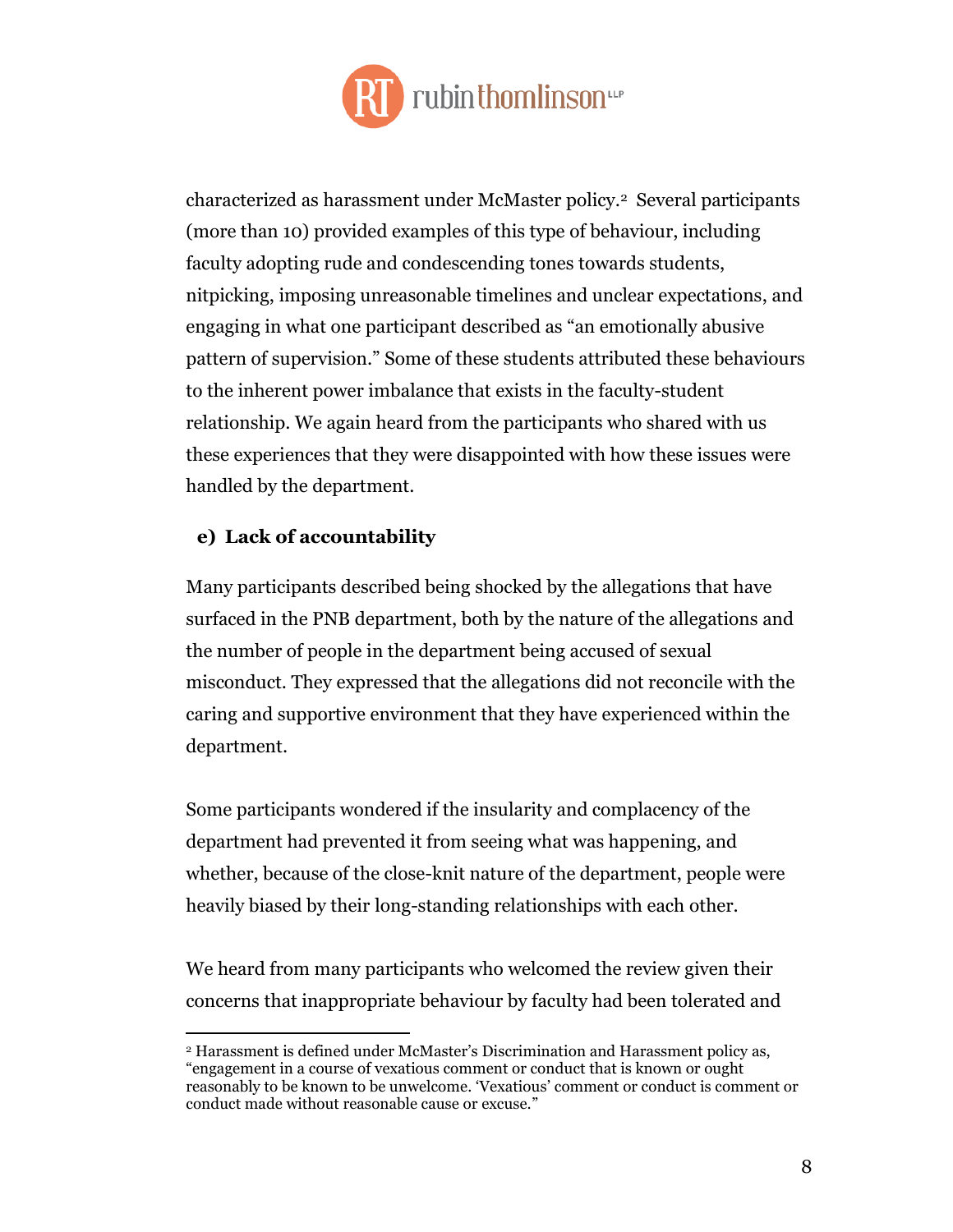

not properly addressed in the department for many years. These participants spoke of the department's tendency to, as one participant put it, "sweep things under the rug," and a general pattern of ignoring problems or transgressions by its members.

In contrast, some of the participants took offense at the notion that the department was being reviewed. They felt that the systemic review was premature, and that it cast the entire department in a negative light when allegations had not yet been proven. They described the negative impact that such a review was having on their reputations and the reputation of the department. These individuals often used the term "outliers" to describe the allegations under investigation and cast doubt that there was anything cultural or systemic behind the alleged behaviours. Some participants pointed out that if there was a cultural aspect to the behaviour, then it was probably not unique to the department, and that the whole university should be investigated in this regard.

#### <span id="page-10-0"></span>*5. Recommendations*

The information we heard during our review has painted a picture of a department whose collegiality, while having many positive qualities, has created a degree of complacency that has let inappropriate behaviours go unchecked. We have set out here our recommendations for how McMaster and the department can address these issues going forward.

#### <span id="page-10-1"></span>**a) Training**

We feel that training on navigating healthy boundaries between faculty and students, as well as training on sexual harassment should be mandatory for incoming graduate students and be delivered by someone in the EIO.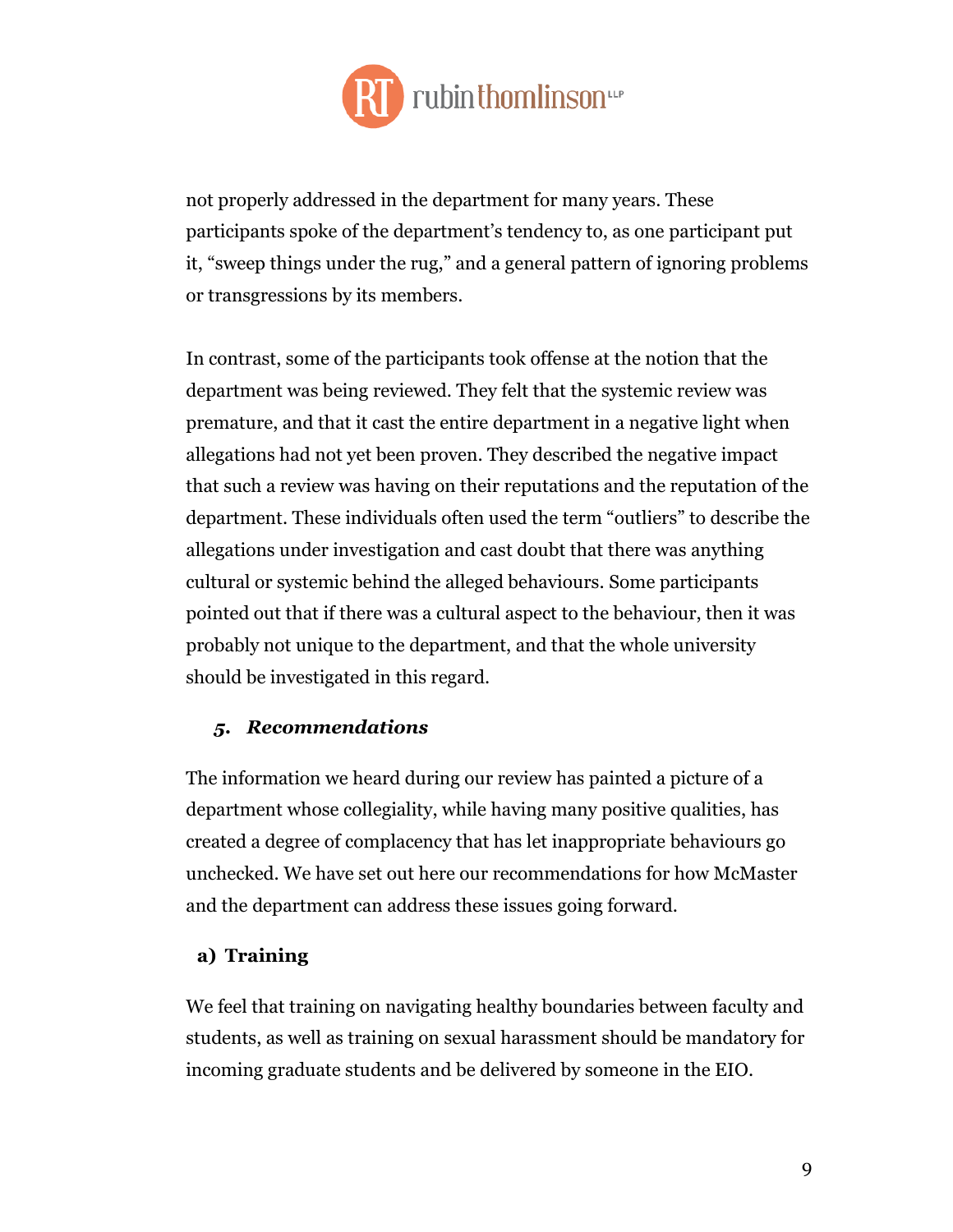

For faculty and staff, we feel that there should be mandatory and ongoing training on boundaries and sexual harassment, including, among other things, ensuring that all faculty and staff are aware of and knowledgeable about the support resources available should someone come forward to them with such concerns. We suggest that such training be conducted using a trauma-informed approach. We further recommend that there be coordination in this regard between the department's Equity, Diversity and Inclusion committee and the EIO.

# <span id="page-11-0"></span>**b) Limits and restrictions with respect to alcohol consumption at social events**

We appreciate that the social aspect of the department is what many members value about PNB and we do not suggest that all such social events be banned, or that faculty never be allowed to socialize with students. We do feel however that there should be limits and restrictions placed on these events and that the opportunities for faculty to become intoxicated with students should be curbed. We suggest that McMaster appoint representative(s) from the department to address this issue. Their mandate should not be to decide whether or not there should be restrictions with respect to alcohol consumption at PNB social events - in our view it is clear there must be - but rather to decide what those restrictions will look like and how to implement them.

We suggest that the department representative(s) obtain input from various groups within the department, including undergraduate and graduate students, faculty and staff. We strongly recommend that the clinical or associate/adjunct faculty and the EIO be consulted by the department representative(s) or form a committee with the department representative(s), in order to offer a diversity of opinions on how best to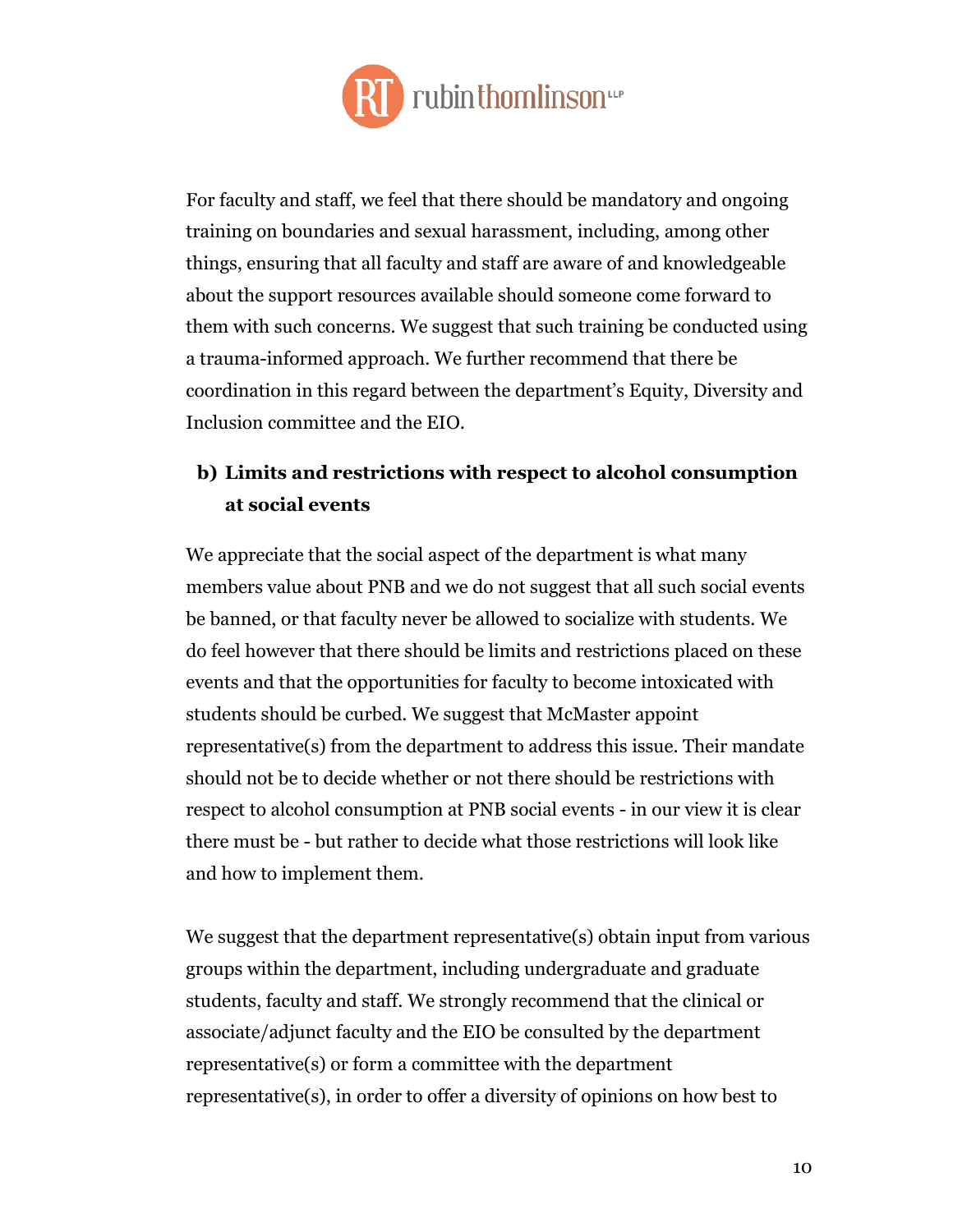

minimize the risks associated with alcohol consumption within the department.

#### <span id="page-12-0"></span>**c) Equity, Diversity and Inclusion ("EDI") expertise**

Given the lack of trust among many current and former graduate students towards faculty and administration within the department to appropriately deal with concerns of bullying, harassment, discrimination, sexual misconduct and boundary-crossing, we feel that the department would benefit from dedicated EDI expertise to assist the department in how it handles concerns of this nature moving forward. We recommend that this expertise be provided by someone outside of the department, either through the EIO office, the Ombuds Office or an independent intake person with EDI expertise. We recommend that this individual(s) be available for students, staff and faculty in the department to report their concerns, and could direct issues or individuals to the other appropriate resources within the university, including the EIO, as necessary.

#### <span id="page-12-1"></span>**d) Increased oversight and accountability**

We heard many positive comments about how the current department leadership has handled the allegations and issues of equity, diversity and inclusion generally. Notwithstanding this, given the serious issues both identified in this review and in the recent allegations which have come forward, we feel that there needs to be increased accountability and oversight of the PNB department.

With respect to increased oversight, we recommend that current and future department leadership demonstrate a strong commitment, understanding and prioritizing of EDI issues. In considering the ways in which it will demonstrate its commitment to EDI principles, we recommend that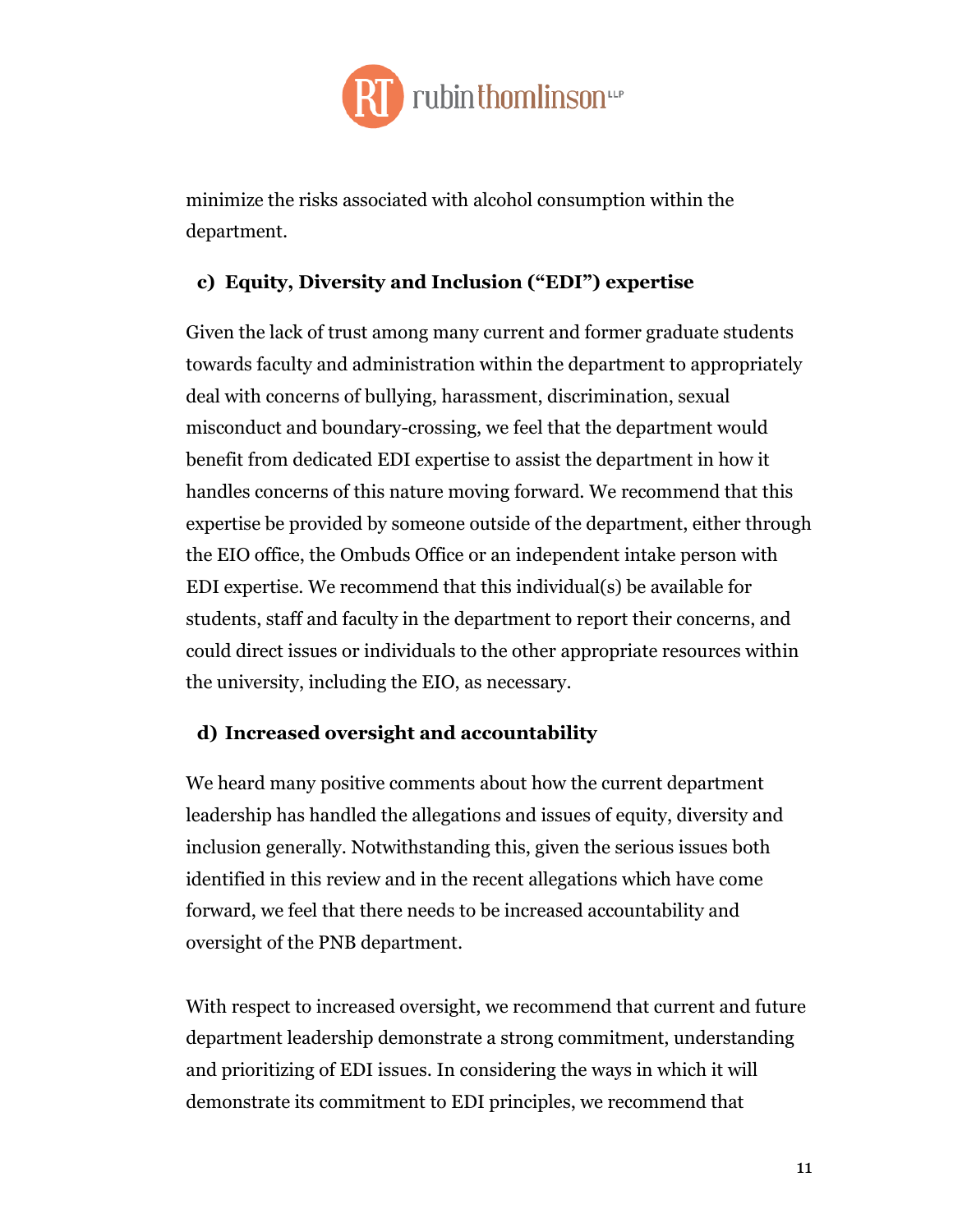

department administration make use of EDI resources available to it within the university, such as the EIO office and/or the individual whose appointment we recommend in c) above.

In order to improve oversight, we also recommend that McMaster consider ways in which the department administration can integrate the input of the clinical or associate/adjunct faculty stream to its work in prioritizing EDI principles in the department. We feel as though the clinical or associate/adjunct faculty have a strong grasp of the importance of maintaining healthy boundaries (something which we understand they contend with regularly in their work as clinical psychologists). We feel that their perspectives in this regard would assist in counteracting some of the more engrained viewpoints within the department to the contrary.

We also recommend that a plan be put in place to ensure accountability for addressing the issues which have been identified in this review. Specifically, we recommend a "check-in" on the department through another survey or assessment at a reasonable future interval to help determine whether there have been improvements and whether the actions taken as a result of this process have had the desired outcomes.

#### <span id="page-13-0"></span>**e) Transparency**

We recommend that McMaster be transparent with the members of the department and other participants in this process about the themes coming out of this review, our recommendations and the university/department's action plan for addressing the recommendations.